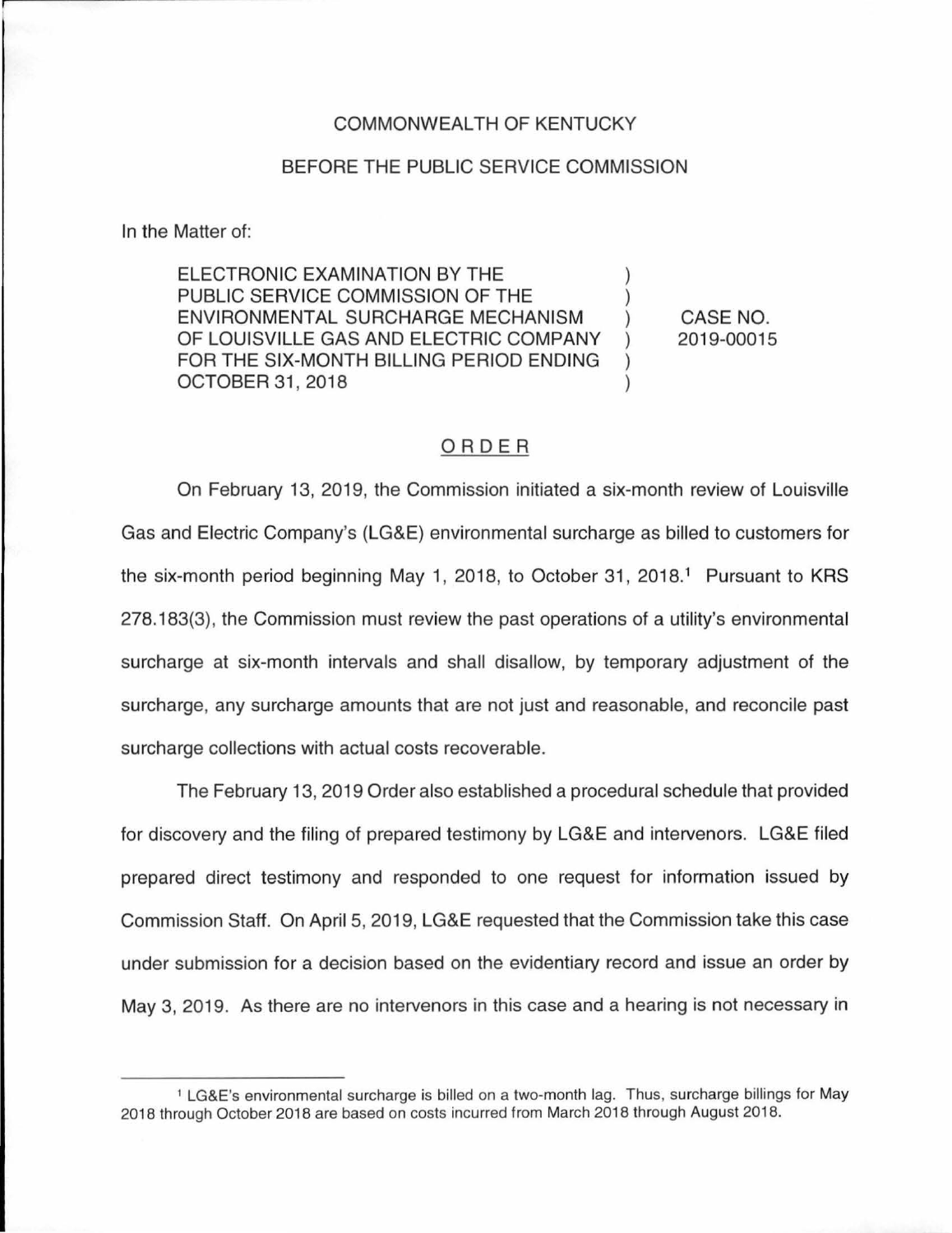the public interest, the Commission will adjudicate this case based on the evidence of record.

#### SURCHARGE ADJUSTMENT

LG&E determined that it had a net over-recovery of environmental costs for the six-month billing period ended October 31, 2018, of \$4,268.<sup>2</sup> LG&E recommended that the Commission approve a decrease to the jurisdictional environmental surcharge revenue requirement of \$4,268 per month for one month, beginning in the second fullbilling month following the Commission's final Order in this proceeding. $3$  The one-month decrease in jurisdictional environmental surcharge revenue requirement would decrease LG&E's environmental-cost-recovery billing factor for that same month.

The Commission has reviewed and finds reasonable LG&E's calculation of a net over-recovery of \$4,268 for the six-month billing period covered in this proceeding. The Commission also finds reasonable LG&E's proposal to refund this over-recovery by decreasing the total jurisdictional environmental surcharge revenue requirement by \$4,268 per month for one month beginning in the second full-billing month following the date of this Order. LG&E stated that the actual average residential customer's usage for the 12-month period ended December 31 , 2018, is 1 ,006 kilowatt-hours (kWh) per month.<sup>4</sup> LG&E calculates that for a residential customer using 1,006 kWh per month, its proposed decrease in the environmental cost-recovery-billing factor would have no

<sup>2</sup> Direct Testimony of Derek A. Rahn (Rahn Testimony) at 5.

<sup>&</sup>lt;sup>3</sup> *Id.* at 7.

<sup>4</sup>LG&E's Response to Commission Staff's First Request for Information (Response to Staff's First Request), Item 6.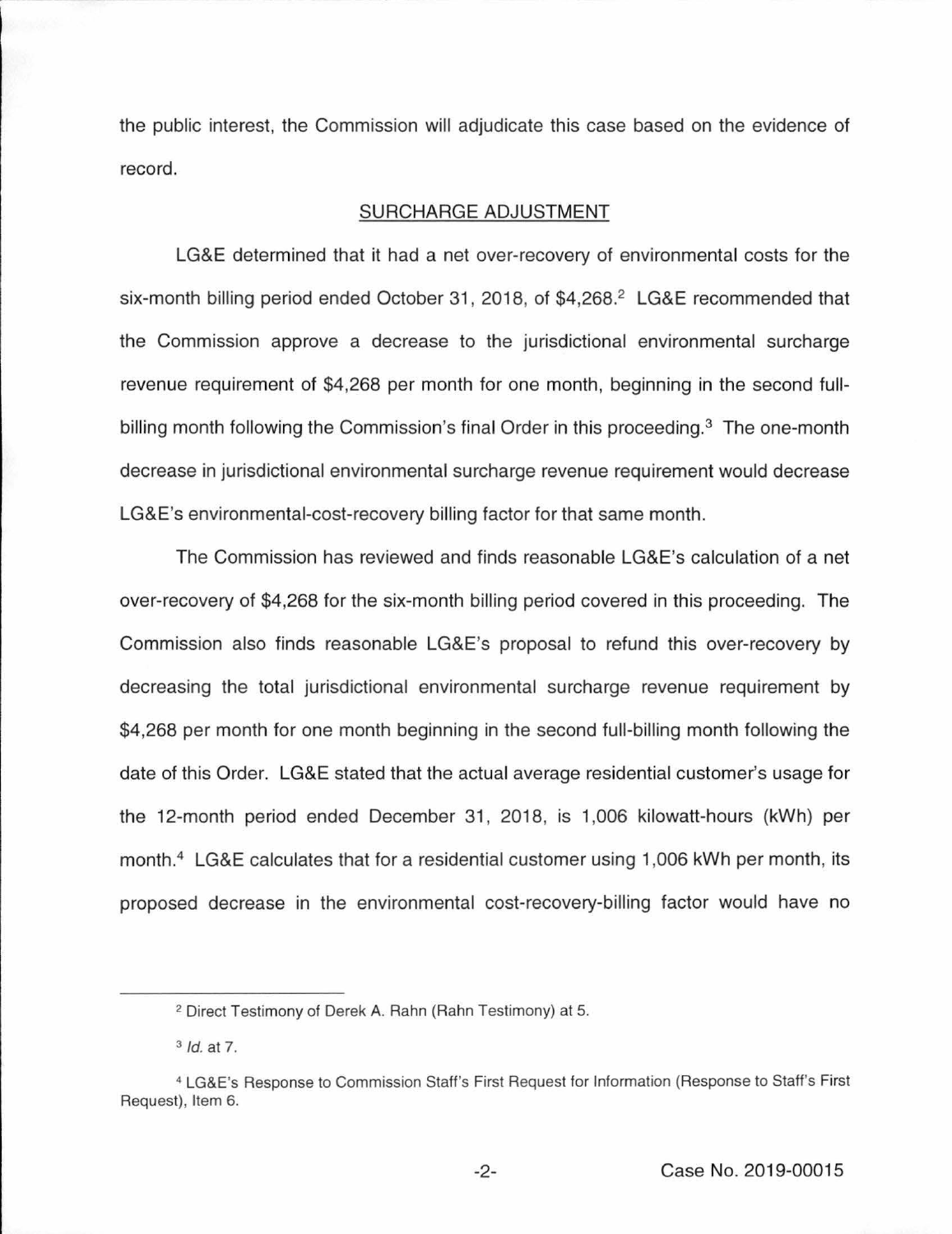impact, using rates and adjustment clause factors in effect for the December 2018 billing month. 5

#### RATE OF RETURN

LG&E provided the outstanding balances for its long-term debt, short-term debt, and common equity and the blended interest rates for its long-term and short-term debt as of August 31, 2018, the last expense month of the review period.<sup>6</sup> LG&E also provided the overall weighted average cost of capital (WACC) reflecting the tax gross-up approach approved in Case No.  $2004$ -00421.<sup>7</sup> The Commission takes administrative notice that LG&E filed a base rate application docketed as Case No. 2018-00295. $8$  We also take notice that the final order was issued in the proceeding on April 30, 2019, wherein the Commission determined that a reasonable return on equity (ROE) for LG&E was 9.725 percent. Based on our determination in Case No. 2018-00295, the Commission finds that the ROE determination in that case is applicable to the instant proceeding. Using the approved 9.725 ROE, the Commission has calculated a WACC, before income tax gross up, of 7.02 percent for LG&E's 2009, 2011 , and 2016 Environmental Compliance Plans (Compliance Plans).

The Commission has reviewed LG&E's calculation of the tax gross-up factor and finds that it is consistent with the approach approved in Case No. 2004-00421. The gross-

 $5/d$ .

<sup>6</sup> Response to Staff's First Request, Item 5.

<sup>1</sup>Case No. 2004-00421, The Application of Louisville Gas and Electric Company for Approval of Its 2004 Compliance Plan for Recovery by Environmental Surcharge (Ky. PSC June 20, 2005); and the Response to Staff's First Request, Item 5, Attachment.

<sup>&</sup>lt;sup>8</sup> Case No. 2018-00295, Electronic Application of Louisville Gas and Electric Company for an Adjustment of Its Electric and Gas Rates (Ky. PSC Apr. 30, 2019).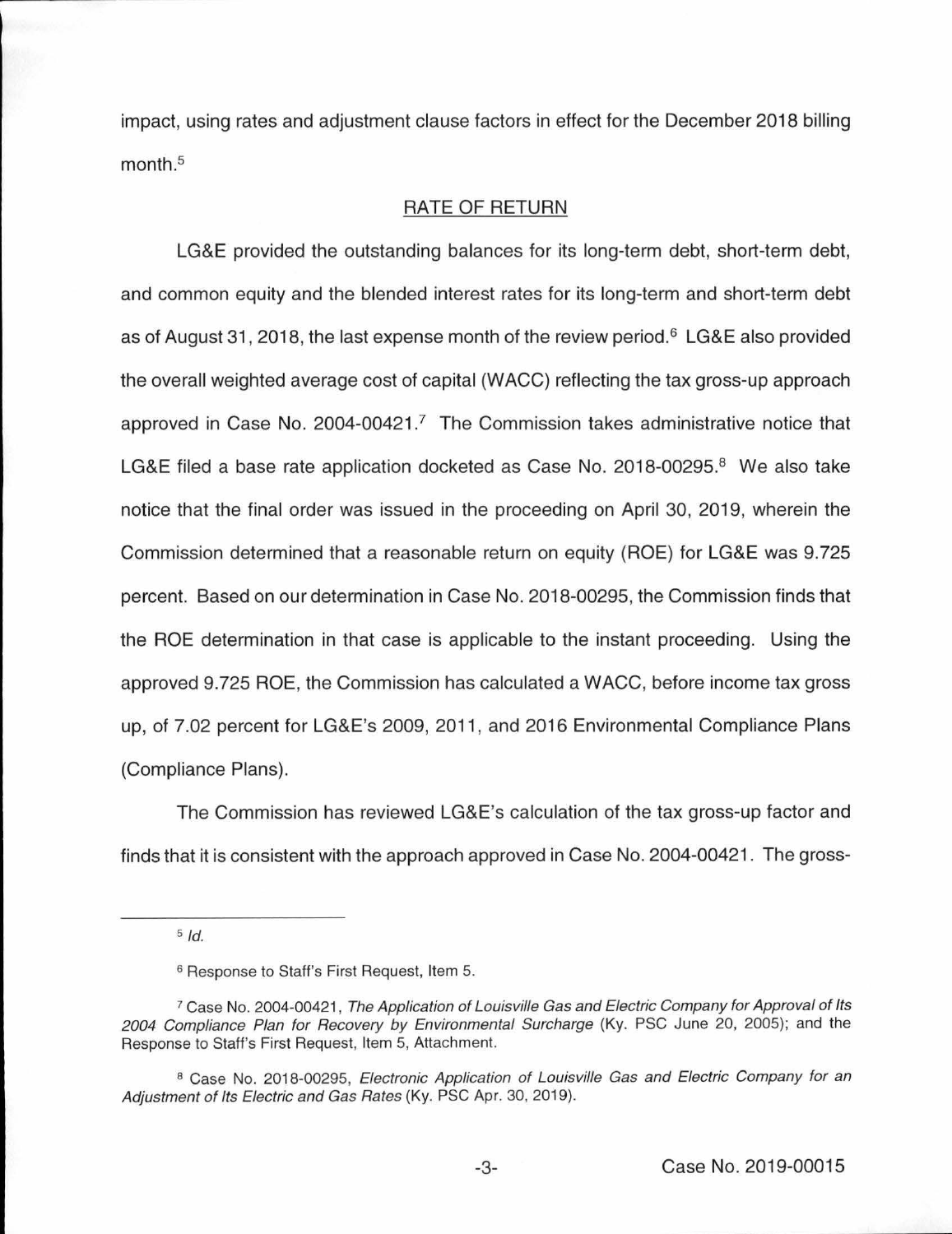up factor excludes the Internal Revenue Code §199 manufacturing tax deduction, which was repealed by the Tax Cuts and Jobs Act.<sup>9</sup> Therefore, the Commission finds that the WACC for LG&E's Compliance Plans of 7.02 percent and the income tax gross-up factor of 0.75, which produces an overall grossed-up return of 8.75 percent, should be used in all LG&E monthly environmental surcharge filings beginning in the second full-billing month following the date of this Order.

## EMISSION ALLOWANCE REPORTING FORMS

LG&E is proposing a change to its monthly environmental surcharge report form ES Form 2.00 to eliminate the section for Proceeds From By-Product and Allowance Sales. LG&E states that the information is reported in more detail on other reporting forms, making the inclusion on the ES Form 2.00 unnecessary.<sup>10</sup> The Commission finds reasonable LG&E's proposed change to its ES Form 2.00.

IT IS THEREFORE ORDERED that:

1. The amounts billed to customers by LG&E through its environmental surcharge for the period from May 1, 2018, to October 31 , 2018, are approved.

2. Beginning in the second full-billing month following the date of this Order, LG&E shall decrease its jurisdictional environmental revenue requirement by \$4,268 for one month.

3. Beginning in the second full-billing month following the date of this Order, LG&E shall use a WACC of 7.02 percent, a tax gross-up factor of 0.75, a return-on-equity

<sup>&</sup>lt;sup>9</sup> Response to Staff's First Request, Item 5.

<sup>&</sup>lt;sup>10</sup> Rahn Testimony at 4.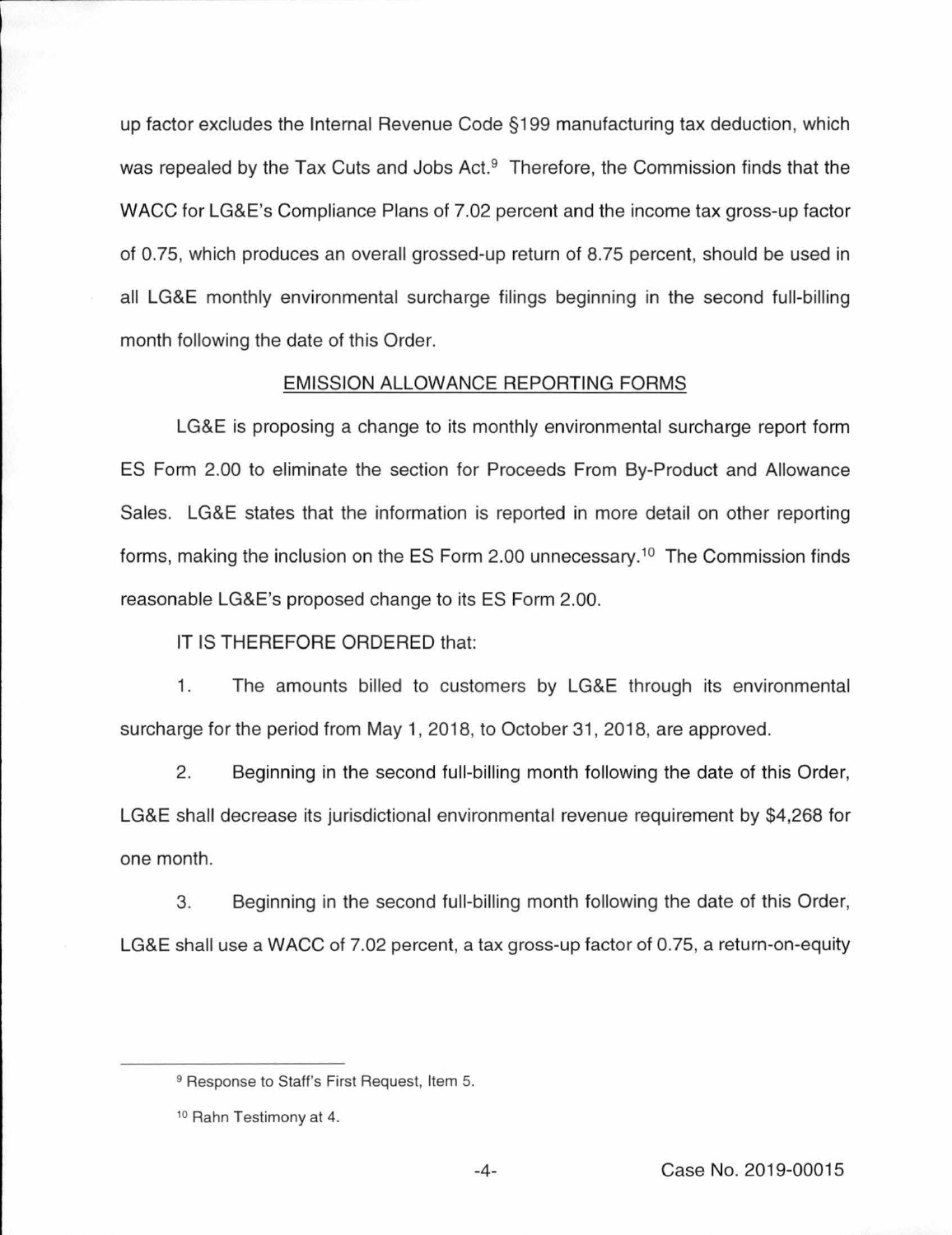rate of 9.725 percent, and an overall grossed-up return of 8.75 percent in all future monthly environmental surcharge filings unless directed otherwise by the Commission.

4. LG&E's proposed change to its environmental reporting format ES Form 2.00 is approved and shall be used for all monthly environmental surcharge filings subsequent to the date of this Order.

5. This case is closed and removed from the Commission's docket.

# [REMAINDER OF PAGE INTENTIONALLY LEFT BLANK]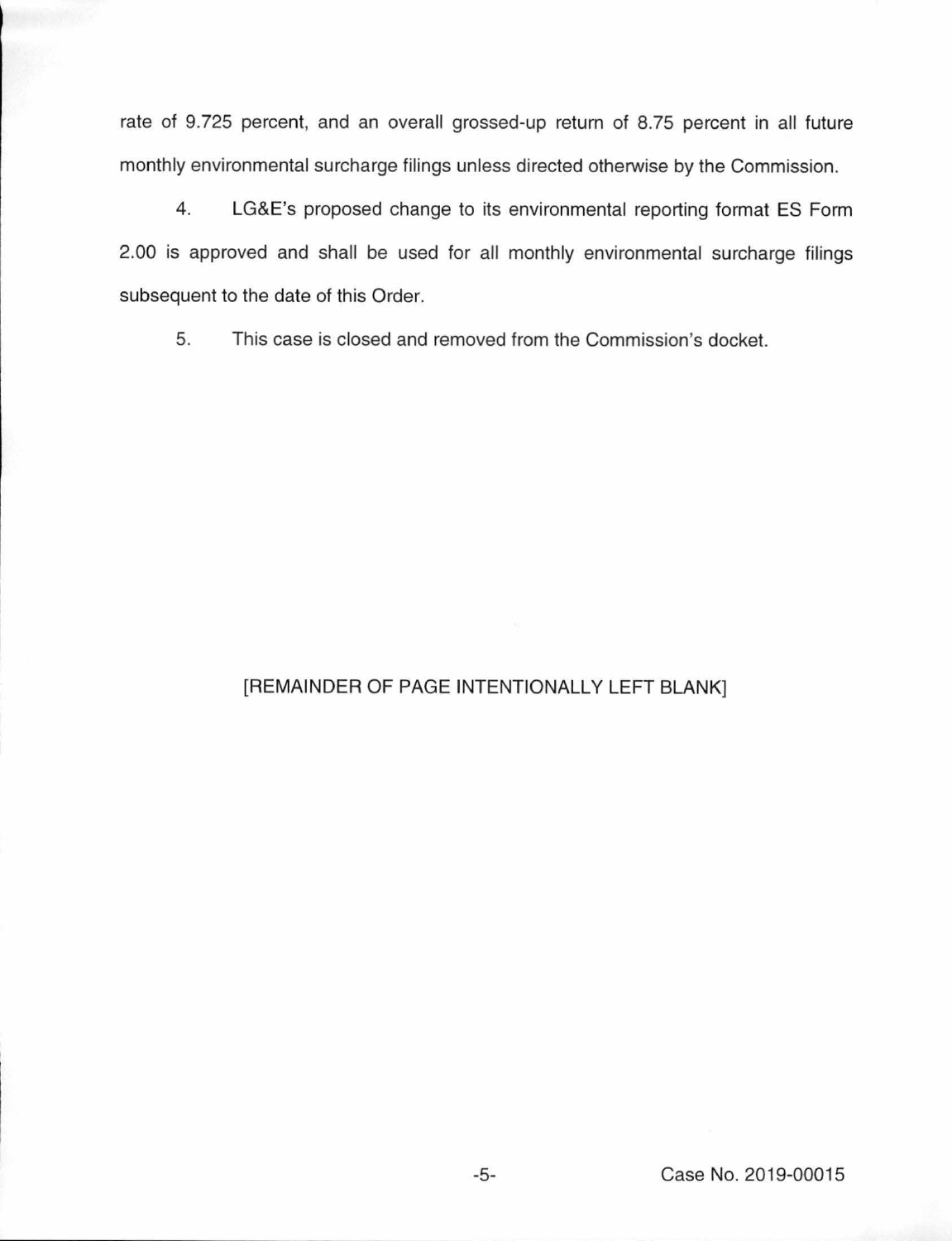By the Commission

| ENTERED                                      |
|----------------------------------------------|
| APR 30 2019                                  |
| <b>KENTUCKY PUBLIC</b><br>SERVICE COMMISSION |

ATTEST:

 $1287$ 

Case No. 2019-00015